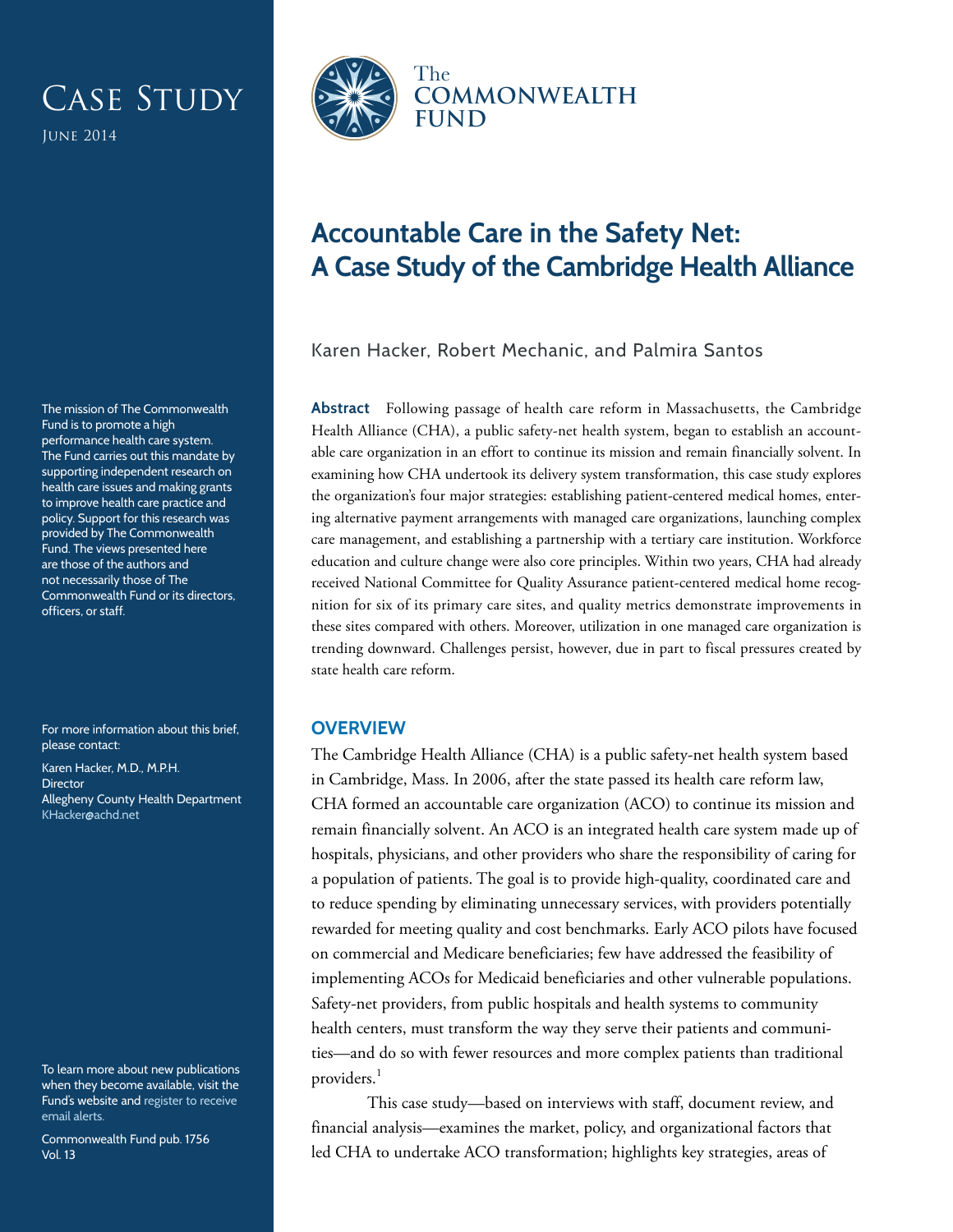success, and unique challenges; and identifies operational and policy-related factors that could affect the success of transformation for safety-net systems. (See "About This Study," page 15, for complete methodology.)

#### **BACKGROUND, POLICY CLIMATE, AND FINANCIAL CHALLENGES**

Cambridge Health Alliance is a public, safety-net health care system affiliated with Harvard and Tufts Medical Schools. Its mission is to improve the health of the communities it serves.

CHA serves a combined population of over 380,000 residents in its primary service area (Exhibit 1). It has three hospital campuses, accounting for over 12,000 annual discharges from three emergency departments (EDs), including one free-standing ED; a psychiatric emergency service; two acute inpatient hospital campuses; and five inpatient psychiatric units serving children, adolescents, adults, and the elderly. Exhibit 2 shows the unique number of patients in the primary care centers and the volume or staffed beds in the emergency departments and inpatient settings. Of note, CHA provides 11 percent of all statewide inpatient mental health admissions for Medicaid and uninsured patients.

Cambridge Health Alliance operates 15 licensed ambulatory care sites that range from fullservice community health centers to single specialty practices and school-based health centers. CHA employs over 300 physicians. It has a systemwide ambulatory and inpatient electronic medical record (EMR) platform that was launched in 2005 and completed in 2012. CHA met the Centers for Medicaid and Medicare Level 1 requirements for meaningful use of electronic health records in 2012.

CHA's 99,000 primary care patients are racially and ethnically diverse; more than 40 percent speak a language other than English. They are largely low-income; 60 percent have publicly funded insurance and about 15 percent are uninsured. More than 20 percent of the population has substance abuse or mental health disorders and many more face challenging social circumstances.



#### **Exhibit 1. Cambridge Health Alliance Service Area, 2012**

Source: Cambridge Health Alliance Delivery System Transformation Initiative Proposal, updated June 2012.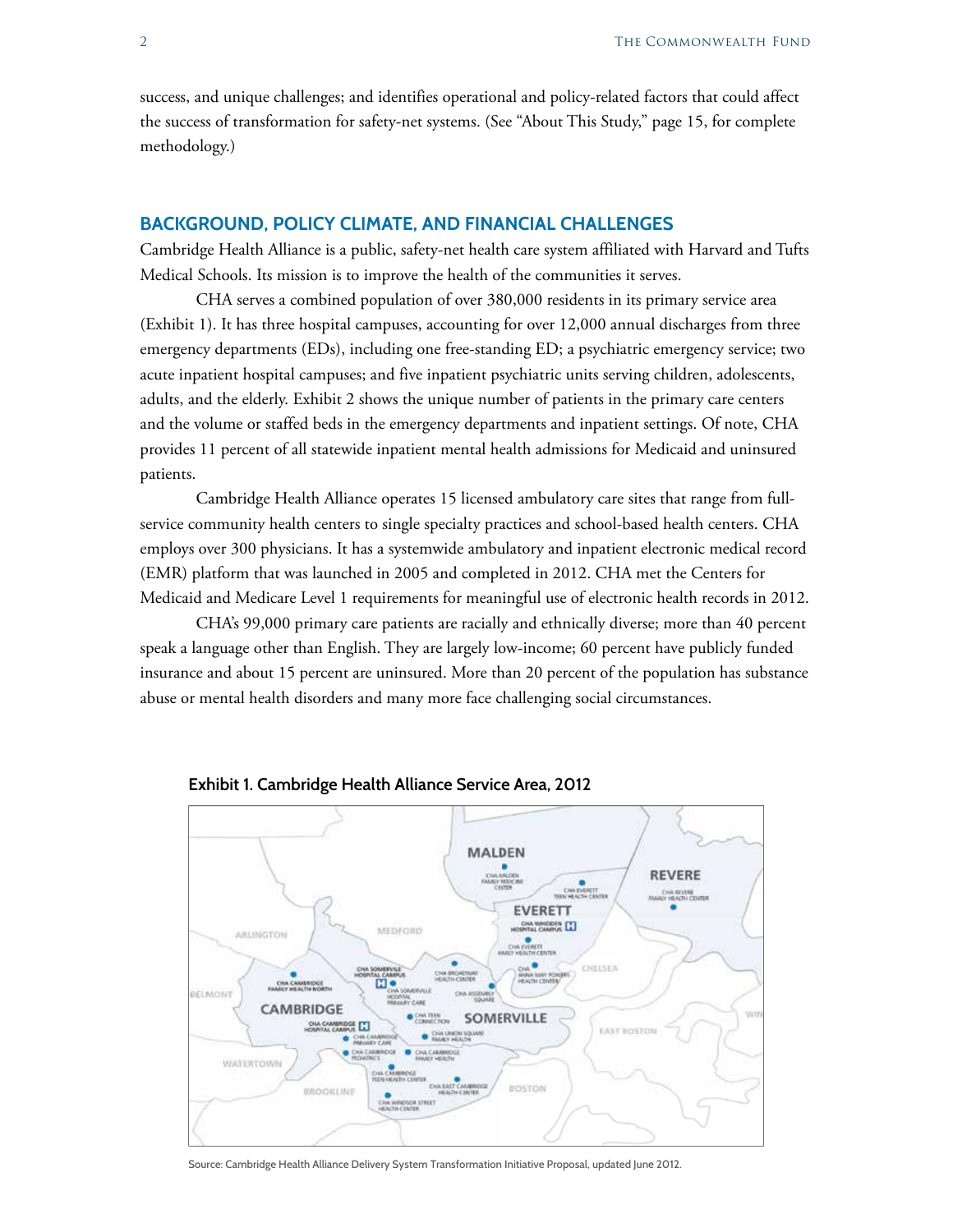| <b>Primary Care Centers (2012)</b>   | Unique<br><b>Patients</b> | Hospital Campuses (2012)            | Volume/<br><b>Staffed Beds</b> |
|--------------------------------------|---------------------------|-------------------------------------|--------------------------------|
| Cambridge Family Health/North        | 9,649                     | <b>Emergency Departments</b>        | Volume                         |
| East Cambridge Primary Care          | 8,104                     | Somerville Hospital                 | 20,302                         |
| Malden Center Family Medicine        | 9,495                     | Cambridge Hospital                  | 31,572                         |
| Primary Care Unit (TCH)              | 7,197                     | Whidden Hospital                    | 44,157                         |
| Cambridge Pediatrics                 | 6,672                     | Psychiatric Department              | 2,187                          |
|                                      | 8,694                     | Total                               | 98,218                         |
| Somerville Adult Medicine (Broadway) |                           | <b>Cambridge Hospital Inpatient</b> | <b>Beds</b>                    |
|                                      | 7.311                     | Medical/surgical                    | 50                             |
| Somerville Adult and Family Health   |                           | Psychiatric                         | 45                             |
| Somerville Pediatric Medicine        | 7,264                     | ICU                                 | 6                              |
| (Broadway)                           |                           | Maternity/nursery                   | 28                             |
| Union Square Family Health           | 7,687                     | Total                               | 129                            |
| WH Revere Internal Medicine          | 9,302                     | Whidden Hospital Inpatient          | <b>Beds</b>                    |
| <b>Windsor Street Health Center</b>  | 13,172                    | Medical/surgical                    | 54                             |
| Zinberg Clinic                       | 356                       | Psychiatric                         | 44                             |
|                                      |                           | ICU                                 | 6                              |
| Total                                | 95,020                    | Total                               | 104                            |

#### **Exhibit 2. Cambridge Health Alliance Centers and Hospital Campuses**

Source: CHA Patient Database and Delivery System Transformation Initiative (DSTI).

#### **Massachusetts' Health Care Market and Policy Environment**

Health care reform in Massachusetts was the catalyst for CHA's decision to build an ACO. The 2006 health reform law increased access to care through near-universal health insurance coverage. However, nearly 15 percent of CHA's patients—including undocumented immigrants, homeless individuals, and those who had not enrolled in insurance plans—remained uninsured. Additionally, the new Health Safety Net (HSN) fund that replaced the state's uncompensated care pool adopted a Medicare-like payment formula that substantially reduced reimbursements to safety-net hospitals.

In 2008 and 2010, Massachusetts passed laws that laid a foundation for cost control. During that period, a special commission on health care payment recommended the state transition from a fee-for-service model to global payments.<sup>2,3</sup> Whereas fee-for-service pays for each patient service rendered, global payment pays one amount for all care provided to a population of patients regardless of the amount of service used. Commercial insurers were already adopting this strategy.<sup>4</sup>

In the summer of 2012, Massachusetts passed Chapter 224, a health care control bill, marking the next phase of reform.5 The new legislation established a statewide target for total health spending equal to the projected growth of the state economy and promoted the development of patient-centered medical homes (PCMHs) and ACOs through new payment reforms in Medicaid.<sup>6</sup>

With each major policy change, CHA recognized the imperative to move away from fee-forservice and toward global payment and to enhance population health management through an integrated delivery system or ACO. However, to successfully make the transition, CHA needed additional resources. In 2012, CHA received some relief when Massachusetts negotiated its Medicaid 1115 demonstration waiver that includes a new delivery system transformation initiative (DSTI). This program provides incentive payments for projects that support safety-net providers' transition from feefor-service to alternative payment arrangements.<sup>7</sup>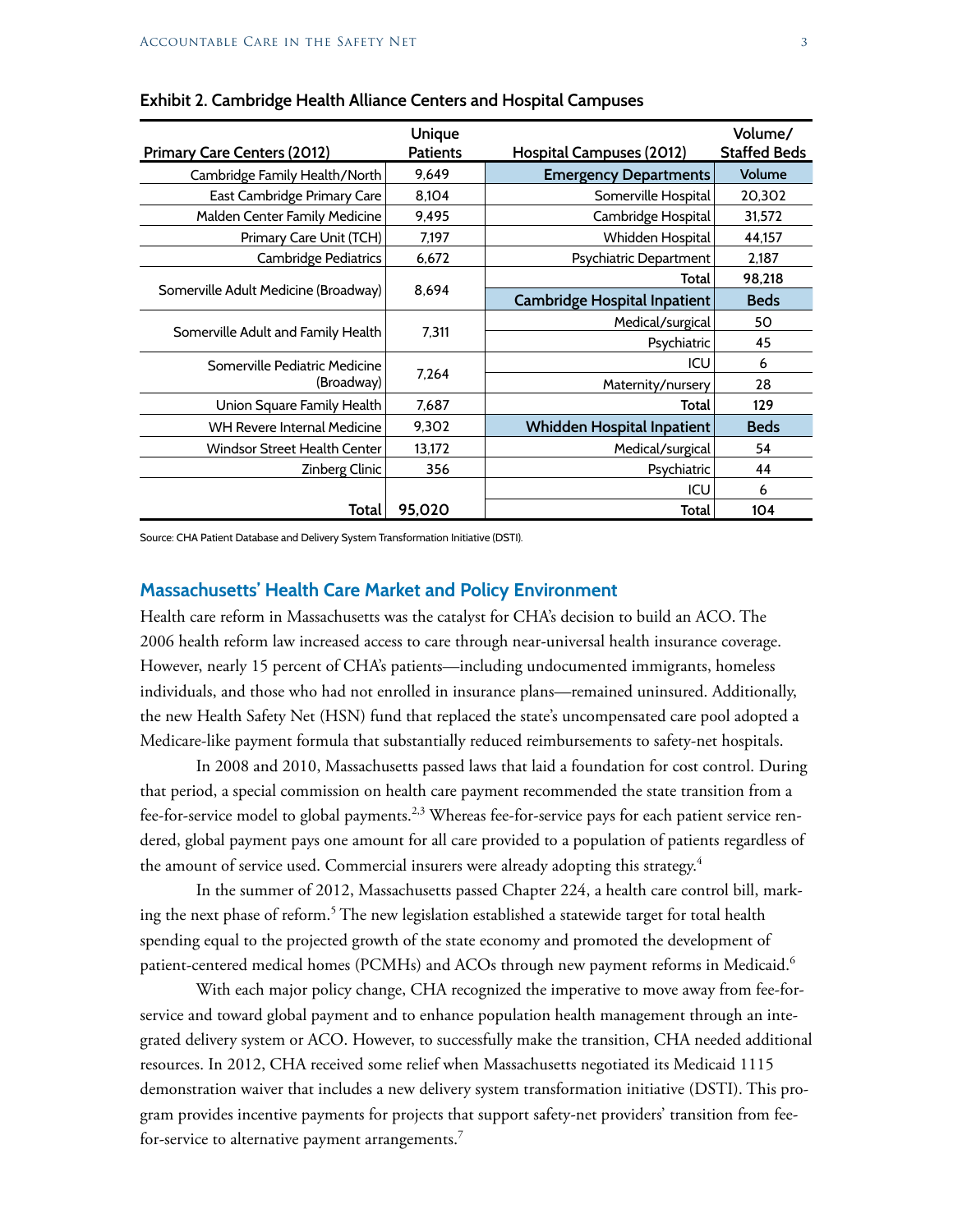#### **Preparing for Transformation**

Cambridge Health Alliance began its transformation in 2009 by developing a vision for where it wanted to be in 2015. Given the forthcoming policy changes at the state and national level, CHA decided to restructure both its delivery system and financing models to successfully continue its mission and remain financially solvent. Health care reform presumed that safety-net providers would shrink as coverage grew, and thus there was ongoing pressure from federal and state government to decrease and ultimately phase out government subsidies.

The framework for transformation is based on the Institute for Healthcare Improvement's "triple aim"<sup>8</sup> of improving the health of a population and patients' experiences of care while lowering costs. CHA began with the aim of transforming ambulatory sites into PCMHs, which would serve as the foundation for the ultimate goal of transition to an ACO model (Exhibit 3).

Soon after it adopted the 2015 vision, CHA created two new leadership positions: vice president for PCMH development and chief administrative officer for ACO development. A temporary PCMH task force with five work groups was established to develop recommendations on education, compensation, performance metrics, and care redesign with broad participation from leadership and frontline staff. In addition, CHA created a leadership academy in 2010 to engage and train staff in ACO and PCMH concepts. In 2011, CHA launched an organizational structure for transformation that established 15 work groups, each focused on addressing key areas of ACO–PCMH clinical and infrastructure development. CHA also joined the Safety-Net Medical Home Initiative, which is sponsored by the Executive Office of Health and Human Services and the Massachusetts League of Community Health Centers.



**Exhibit 3. Cambridge Health Alliance's ACO-PCMH Transformation Model**

Source: Cambridge Health Alliance ACO-PCMH advisory work group.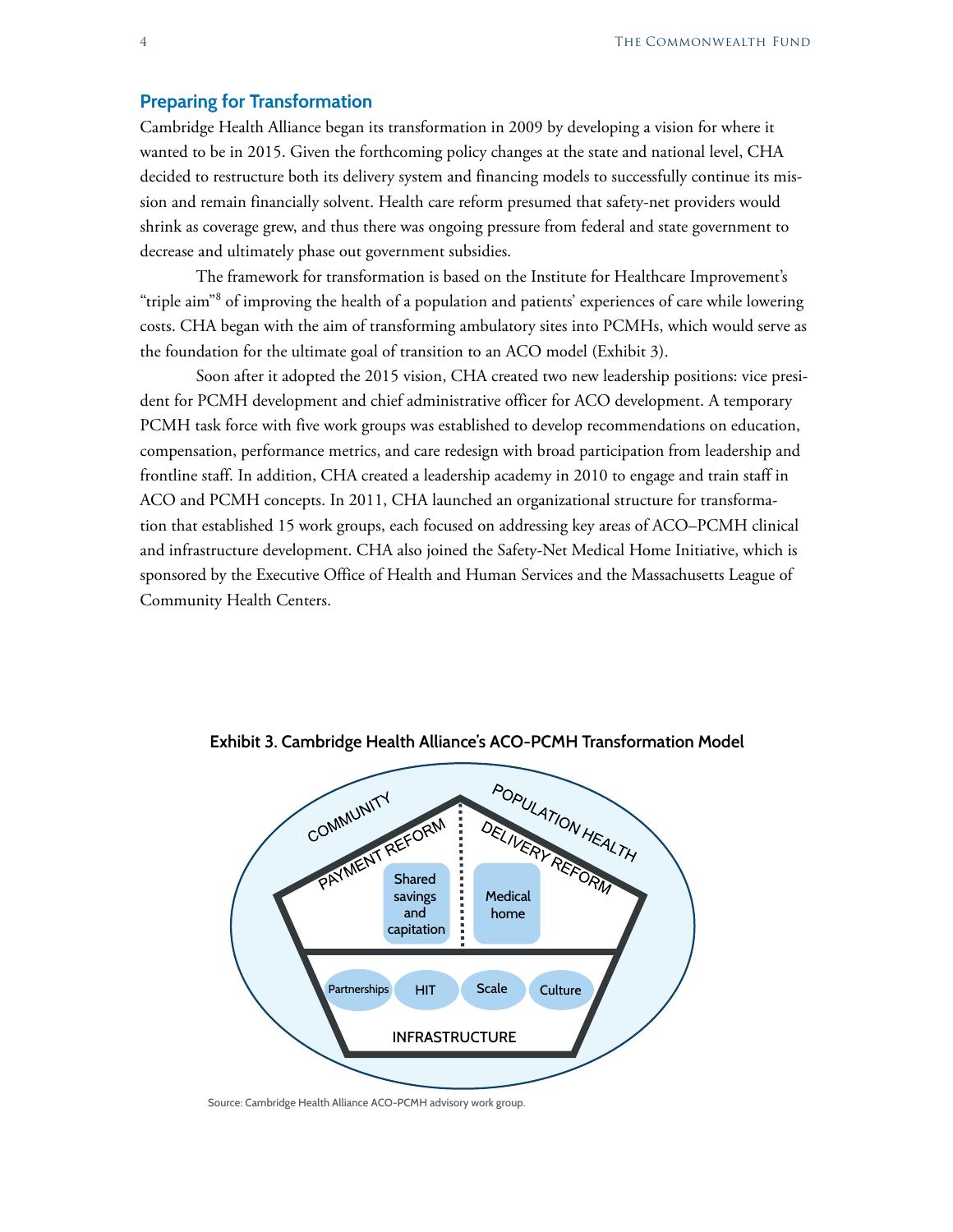#### **Financial Structure**

Like other safety-net health care systems, CHA's financial structure is complex, and the organization faces financial pressures. As such, a key goal of CHA's transformation efforts is to help stabilize its long-term finances. The ACO–PCMH initiative, however, will not resolve its immediate financial problems. In fact, addressing the current financial issues will likely affect the level of resources CHA can devote to transformation activities.

CHA's delivery system generated operating losses in nine of the past 11 years, and the magnitude of these losses has increased since in 2007 (Exhibit 4). Before 2012, CHA had been able to offset delivery system losses with earnings generated by its wholly owned insurance plan, Network Health. Between 2008 and 2012, the CHA delivery network lost about \$30 million on average annually, but overall CHA generated average annual surpluses of about \$15 million. However, the state modified capital requirements that would affect the ownership of Network Health, compelling CHA to sell the plan at the end of <2011.While>proceeds from the sale provide CHA with some flexibility, it must now rapidly narrow operating losses to remain financially sustainable.

Cambridge Health Alliance relies heavily on state and federal financial support. In 2012, 32 percent of patient revenue came from supplemental payments (i.e., additional Medicaid payments that subsidize public hospitals) and the Health Safety Net (HSN). The HSN is a state fund set up to pay for essential health care services provided to uninsured and underinsured Massachusetts residents in acute care hospitals and community health centers (Exhibit 5). Overall, about 60 percent of CHA patient revenue comes from Medicaid and other low-income coverage programs, while 22 percent comes from Medicare and 20 percent from private insurers.

Despite massive restructuring to address operating losses, CHA faces important challenges to achieving long-term financial sustainability. These include *payer mix*, because Medicaid is the predominant payer and traditionally pays less than commercial insurance, and s*ervice mix*, because CHA does not provide lucrative specialized care, and most of its hospital admissions are for routine medical treatment and psychiatric care, which are poorly reimbursed. Recent state reports indicate that commercial insurers pay CHA in aggregate at about 75 percent of statewide average hospital payment rates. Additionally, CHA has high fixed cost because it maintains three small hospital campuses with full-service emergency departments.

| Year | <b>CHA Hospital and Physicians</b> | CHA Consolidated* |
|------|------------------------------------|-------------------|
| 2002 | (513.5)                            | \$0.3             |
| 2003 | (529.8)                            | (\$21.4)          |
| 2004 | \$2.6                              | \$1.4             |
| 2005 | (512.6)                            | \$6.1             |
| 2006 | (\$13.6)                           | \$14.0            |
| 2007 | \$1.6                              | \$1.5             |
| 2008 | (529.4)                            | (52.4)            |
| 2009 | (537.0)                            | (525.3)           |
| 2010 | (520.1)                            | \$2.0             |
| 2011 | ( \$36.9)                          | \$55.4            |
| 2012 | (528.5)                            | \$44.1            |

**Exhibit 4. Cambridge Health Alliance Total Operating Surplus/(Deficit) (in millions)**

\*CHA Consolidated is the delivery system and the managed care organization.

Source: Massachusetts Center for Healthcare Information and Analysis, Hospital Financial Reports, and CHA Annual Financial Statement.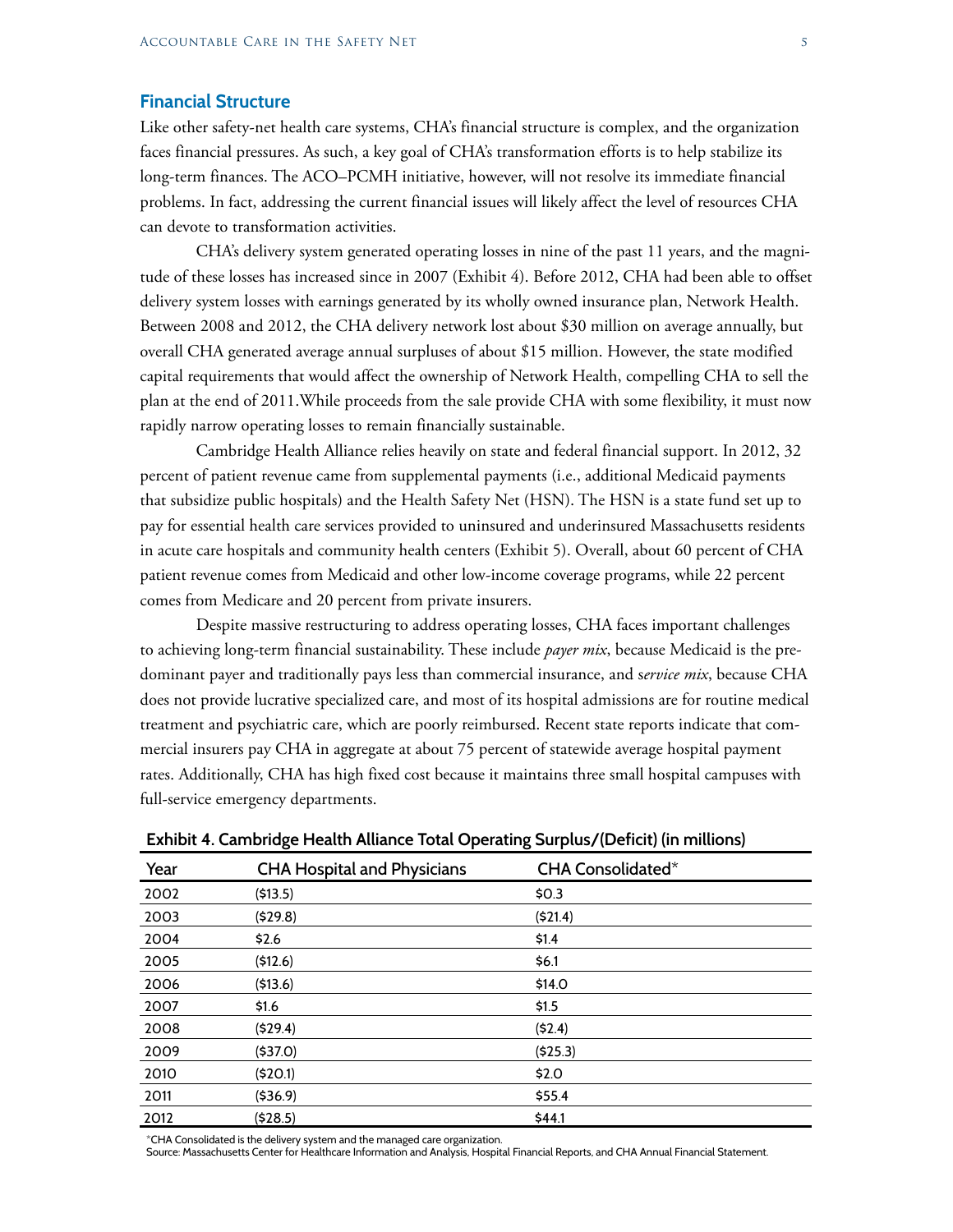

**Exhibit 5. Cambridge Health Alliance Net Patient Service Revenue, 2012**

Total: \$470 million; 79.7% Government

Commonwealth Care is a health insurance program for uninsured Massachusetts residents who meet income eligibility requirements. Source: CHA Financials.

One important new financial opportunity for CHA is the Delivery System Transformation Initiative (DSTI), part of Massachusetts' most recent Medicaid 1115 waiver. Under the waiver, CHA is eligible for up to \$22.4 million in annual funding for 2012 to 2014 to support key transformation activities, such as PCMH, behavioral health, and complex care management.

#### **TRANSFORMATION STRATEGY**

#### **Changing the Financial Model**

In response to the policy environment, CHA accelerated its use of alternative payment models beginning in 2010. First, it entered a shared-risk contract covering about 14,000 Medicaid recipients with its then-owned Medicaid managed care organization (MCO). CHA shares in both savings and deficits relative to agreed-upon annual global budgets. This contract has led CHA to develop infrastructure for managing global payment, such as creating a claims data warehouse for analyzing care patterns and cost. More recently, CHA became a Medicare Shared Savings Program participant in January 2013, which allowed it an additional opportunity to test the global payment strategy with a small population of patients.

By the end of 2013, CHA expects that about half its primary care patients will be covered by programs with alternative payment arrangements like shared risk, shared savings, and pay-forperformance. The largest remaining blocks of CHA patients that will continue to be paid under fee-forservice after 2013 include those who are uninsured but eligible for payment under the Health Safety Net Fund, those in preferred provider organization plans that do not offer global payment programs, and Medicaid recipients not presently eligible for the state's new Comprehensive Primary Care Initiative.

*"No matter how efficient we can be, no matter how much savings we can generate, or even how much increased volume we generate—which is a lot of primary care, a lot of mental health, some community hospital stuff, but not the high-end stuff—I think there's still a major concern that the fundamental rate disparities need to be addressed."*

**—CHA senior leader**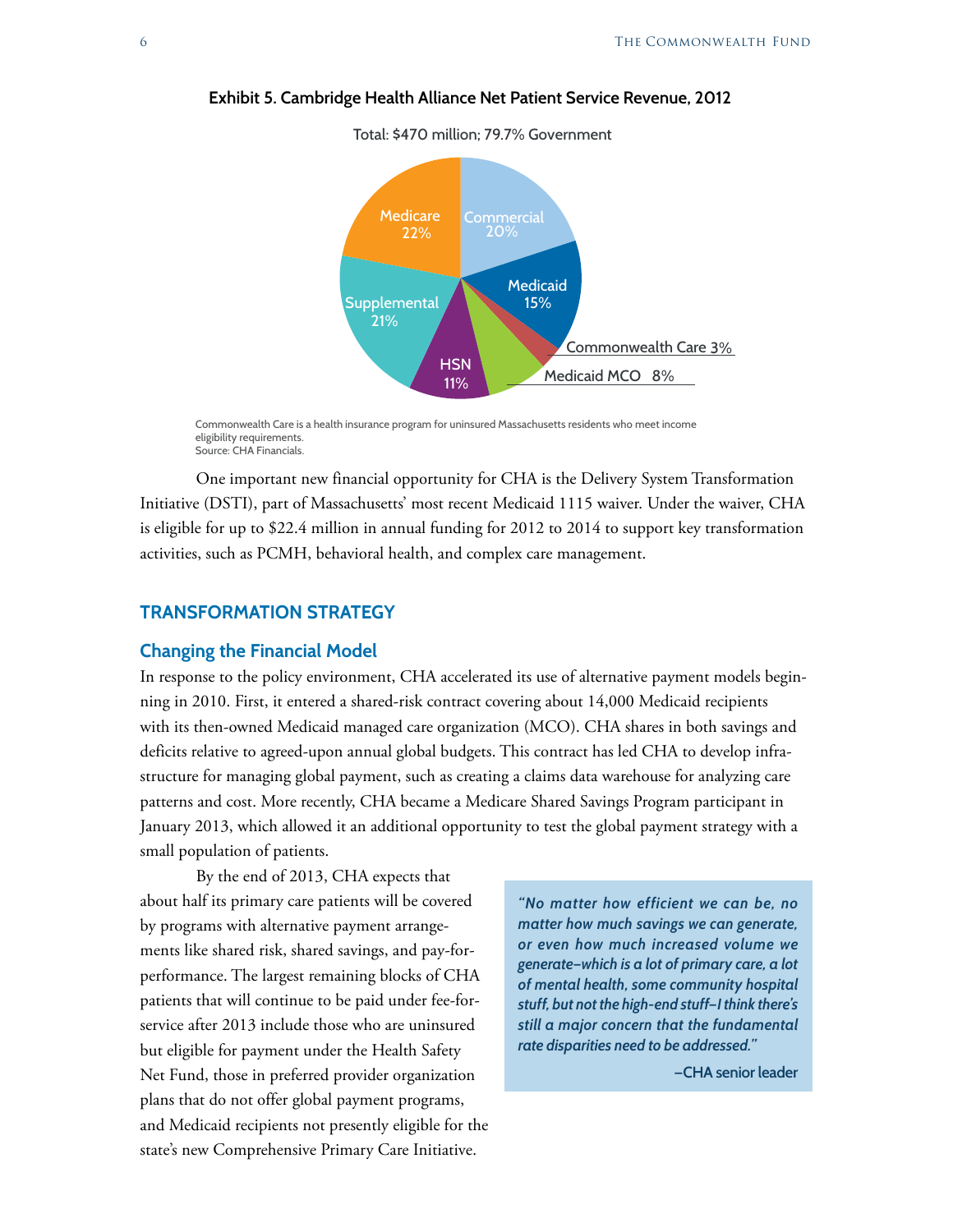#### **Building Patient-Centered Medical Home Capability**

*Transformation Goal.* Cambridge Health Alliance set a goal of transforming each of its primary care sites into patient-centered medical homes (PCMHs) and all obtaining National Committee for Quality Assurance (NCQA) Level III recognition by 2015. This strategy allowed the organization to standardize operations across diverse primary care sites, requiring that all clinics work toward meeting a set of 149 standards in five areas: enhancing access and continuity, identifying and managing patient populations, planning and managing care, providing patients and families with self-care support and community resources, and tracking and coordinating care. Six sites have already achieved Level III recognition. The remaining three sites will apply in early 2015 (Exhibit 6).

*PCMH Transformation.* CHA used several management strategies to build expertise and facilitate PCMH transformation. The vice president of PCMH development and a project manager provided

support to the sites for developing high-functioning, team-based care. A multidisciplinary workflow committee meets weekly for intensive six-week cycles to analyze existing processes and establish standard workflows. Finally, representatives from all the practice improvement teams meet to spread improvements and develop standardized processes. Staff has benefited from participating in a PCMH learning collaborative, which provided training and resources.

CHA chose to concentrate on the following

*"This [NCQA Level III recognized site] is an incredible example of a medical director partnering with a nursing leader and really transforming the culture together. They had a shared vision and executed an excellent plan. That has to happen in every single one of our sites."*

**—CHA senior clinical lead** 

PCMH strategies: empanelment of patients to primary care providers, establishment of care teams and associated processes, coordination of patients with complex care needs, enhanced data reporting for improved performance, and improving patients' experiences. A number of unique issues relevant to safety-net providers surfaced in the process. First, navigating PCMH transformation in a highly unionized environment can require additional negotiation for job changes. CHA managed this by updating the ambulatory registered nurse job description to follow the American Academy

#### **Exhibit 6. Timeline for NCQA PCMH Level III Recognition**

Estimated Share of CHA Primary Care Patients in NCQA Level III PCMH Practices

2010: 18% 2013: 55% 2015: 100%

| 2010                             | 2011 | 2012 | 2013                                    | 2014 | 2015                               |
|----------------------------------|------|------|-----------------------------------------|------|------------------------------------|
| Union Square Family<br>$Health*$ |      |      | Cambridge Family<br><b>Health</b>       |      | East Cambridge HC<br>Cambridge PCC |
| Revere Family Health*            |      |      | Cambridge Family<br><b>Health North</b> |      | <b>Cambridge Pediatrics</b>        |
|                                  |      |      | Malden Family Health                    |      | Somerville Family<br>Health        |
|                                  |      |      | Broadway HC (Adult<br>& Pediatrics)     |      | <b>Windsor Street</b>              |
|                                  |      |      | Everett Family Health<br>$(2013-14)$    |      |                                    |

\*Originally certified under 2008 NCQA standards and currently applying for recognition under the 2011 standards. Source: Cambridge Health Alliance Administration, Cambridge, MA, 2013.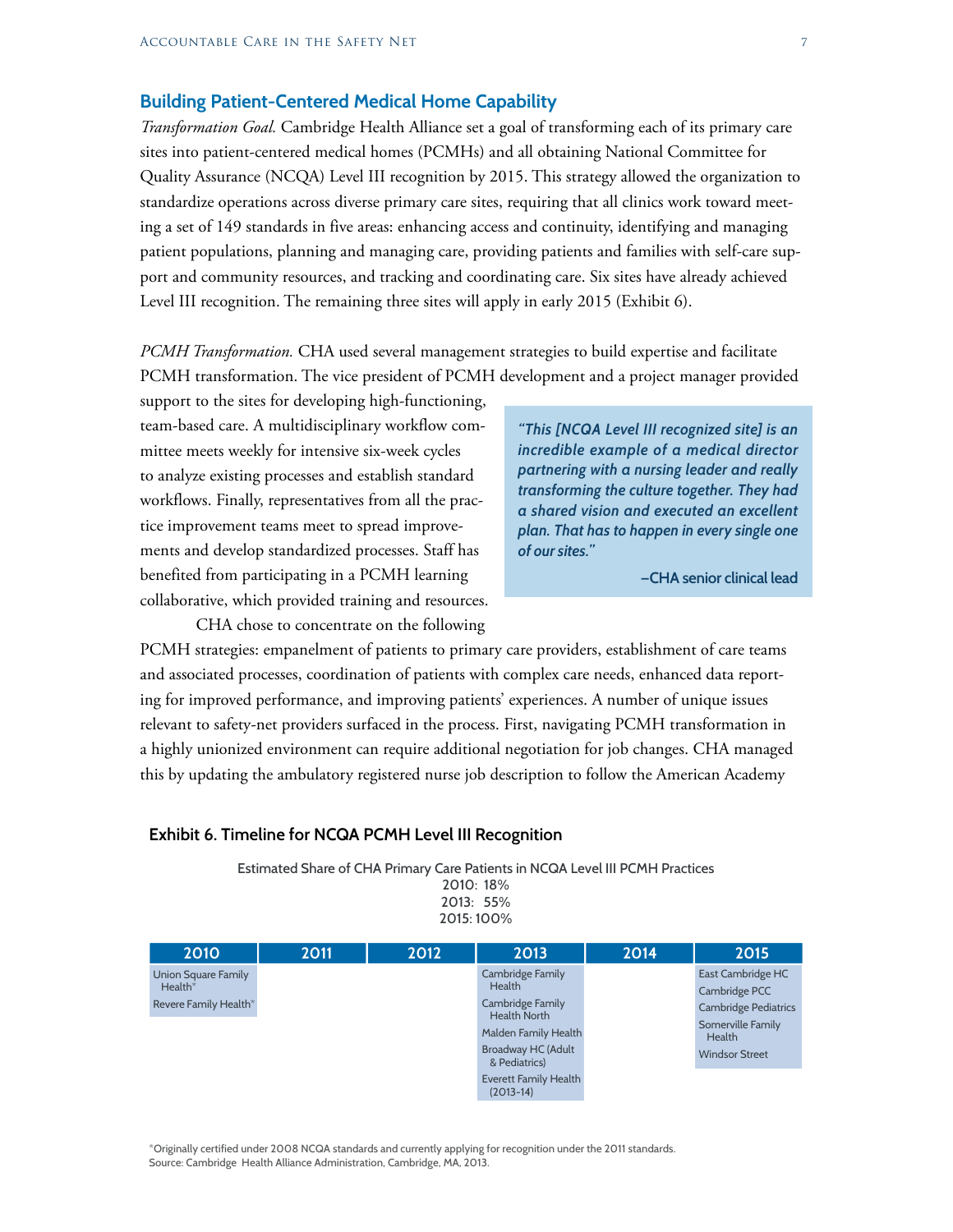of Ambulatory Nursing's competencies and vetting it with the unions. New competencies were also added to other staff roles, including registration clerks and medical assistants. Second, the model of care needed for vulnerable populations requires less focus on chronic disease such as heart disease and diabetes and more on extensive social and behavioral health issues and the social determinants of health experienced by patients. This requires an approach that integrates behavioral health expertise with outreach and community resources.

While CHA had previously attempted to integrate mental health care with primary care in a limited way, PCMH transformation presented a new opportunity to tackle the problem. Two PCMH sites began working to implement an integrated care model for mental health and substance abuse disorders. Both sites have colocated several psychiatric and other mental health providers who rotate

*"I think that the biggest culture change has been having non-provider staff feel so much ownership in the work. That has been a long process of really soliciting ideas about how to do the work, really working side by side instead of top-down."*

**—Nursing staff member**

through the site each week. Based in part on the Improving Mood–Promoting Access to Collaborative Treatment (IMPACT) model of care from Washington State, the approach tailors services depending on levels of mental health issues and acuity. Key strategies include training primary care providers to address mild mental health needs and developing a shared care plan between the behavioral and primary care providers.

#### **Transforming the Workforce and Culture**

Cambridge Health Alliance has adopted multiple strategies to communicate the ACO–PCMH vision throughout the organization. These include regular communication by the chief executive officer and integrating ACO–PCMH activities into regularly scheduled management, clinic, and work group meetings.

Building the case for change was a predominant theme throughout 2011, as was the need to build skills in the workforce. The vice president for PCMH development and a team of administrators worked with site leaders to develop skills in teamwork, motivational interviewing, health literacy, process improvement, and the use of data reports to track outcomes.

Simultaneously, CHA began planning changes in physician compensation for the beginning of 2013 that would reduce the emphasis on productivity and increase financial incentives for patient outcomes and participation in redesign efforts.

CHA conducted a PCMH workforce survey in 2012. The survey found that 90 percent of the workforce understood ACO–PCMH concepts. In addition, staff at NCQA Level III recognized

sites were more likely to perceive their practice as operating as a "real team" compared with others  $(66\% \text{ vs. } 54\%).$ <sup>9</sup>

CHA has also reviewed and revamped its residency training programs to align with its future as an ACO built on PCMHs. The salient changes in training include a focus on management skills such

*"All staff here view patients as their (own) patients, and I know that because that's the language they use. The sophistication and the depth and understanding that medical assistants have in the medical home is real."*

> **—CHA medical director for NCQA Level III recognized clinic**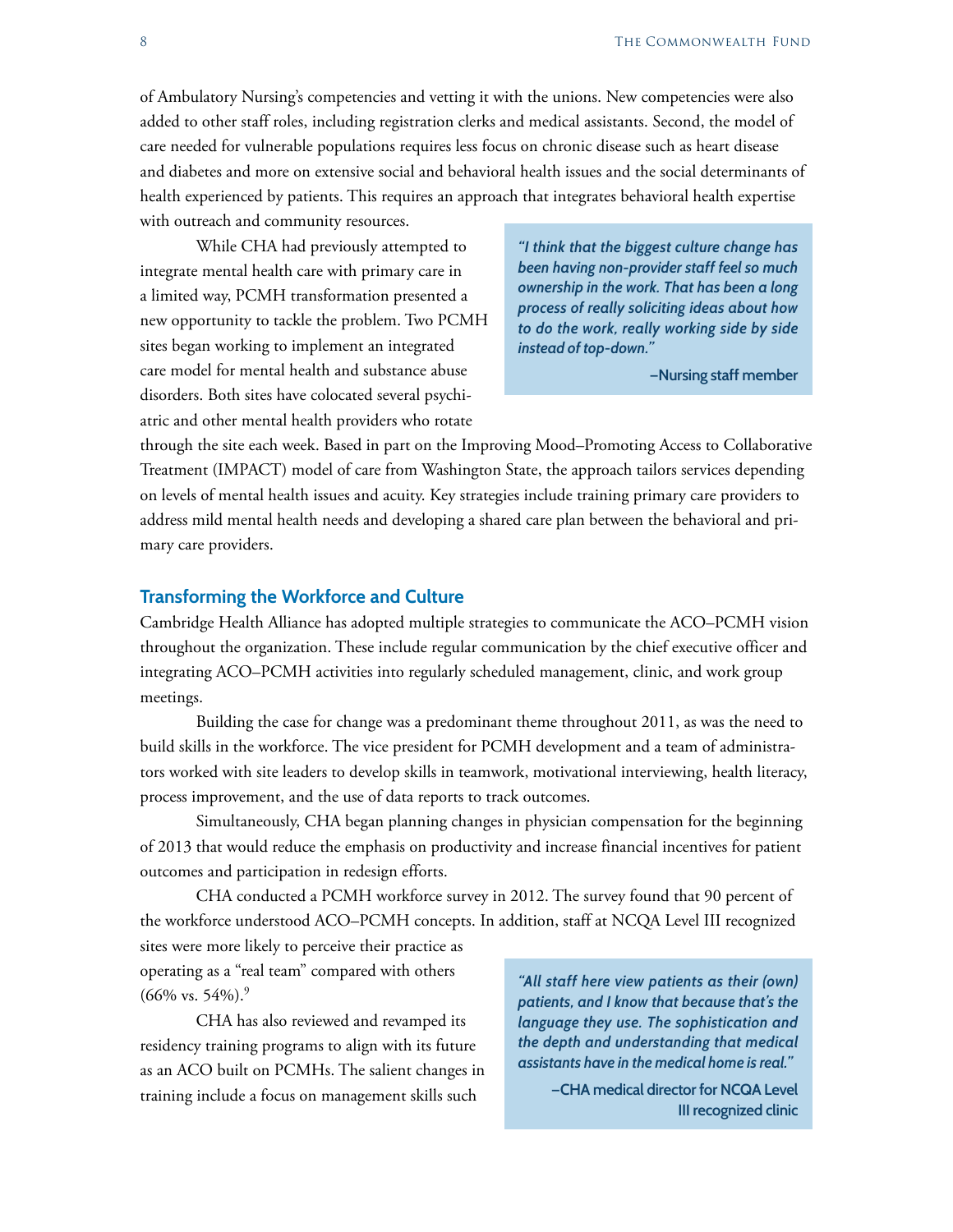as systems thinking, complexity management, leadership, collaboration, emotional intelligence, and business.

#### **Implementing Complex Care Management**

CHA established a centralized complex care management (CCM) team in 2011 that initially focused on high-risk patients. Specifically, it pinpointed patients who were expected to be in the top 3 percent in spending of those patients enrolled in a global payment arrangement with a Medicaid MCO. The team has a current census of about 150 patients and manages between 500 and 650 high-risk patients annually. A major focus is connecting patients to primary care and community resources like agencies on aging, supportive housing, and other social services. This connector function should improve as CHA transitions CCM capacity from a centralized program to one located at primary care sites. Regardless of where the CCM is situated, patient "churn" rates remain a major challenge for care coordination. Each year, CHA experiences roughly a 30 percent turnover of its primary care patient population due to patients' losing coverage or moving out of CHA's service area.

Early data suggest the CCM is having a positive impact; an internal analysis of 73 patients found that primary care visits doubled and hospitalizations, emergency department (ED) visits, and total spending declined the first six months they were enrolled in CCM compared with the prior six months.

#### **Creating an Effective Referral Process**

Cambridge Health Alliance is financially responsible for all care delivered to its patients in global payment contracts, whether care is provided by CHA or by external hospitals and physicians. In 2012, CHA established a new referral management process for its 14,000 Medicaid MCO enrollees who receive most of their primary care in CHA but a substantial amount of specialty and inpatient care outside the organization. For example, 65 percent of total inpatient hospital spending and 55 percent of specialist physician spending for these members occurred outside CHA. In comparison, only 14 percent of spending for primary care physicians occurred outside the organization.

Under the new referral guidelines, primary care physicians (PCPs) must first check for appointment availability for CHA specialists, which is available in the EMR. If no CHA specialists are available, the PCP must use a central referral office, which approaches the specialists directly to try to arrange a timely appointment or directs the referral based on a preferred list of external providers.

#### **Establishing Preferred Tertiary and Community Partnerships**

In 2013, CHA announced its affiliation with a tertiary care health system, Beth Israel Deaconess Medical Center. This partnership serves multiple purposes including obtaining better pricing for tertiary services and helping CHA develop new specialty programs, which allows more patients to be served in their communities. It also helps CHA establish a stronger brand, which is imperative in the competitive eastern Massachusetts marketplace.

CHA is also working on expanding partnerships with post-acute care providers. In 2012 it was awarded funding under the Center for Medicare and Medicaid Services' Community-Based Care Transitions Program to work with elder service agencies to coordinate services and reduce readmissions among Medicare beneficiaries.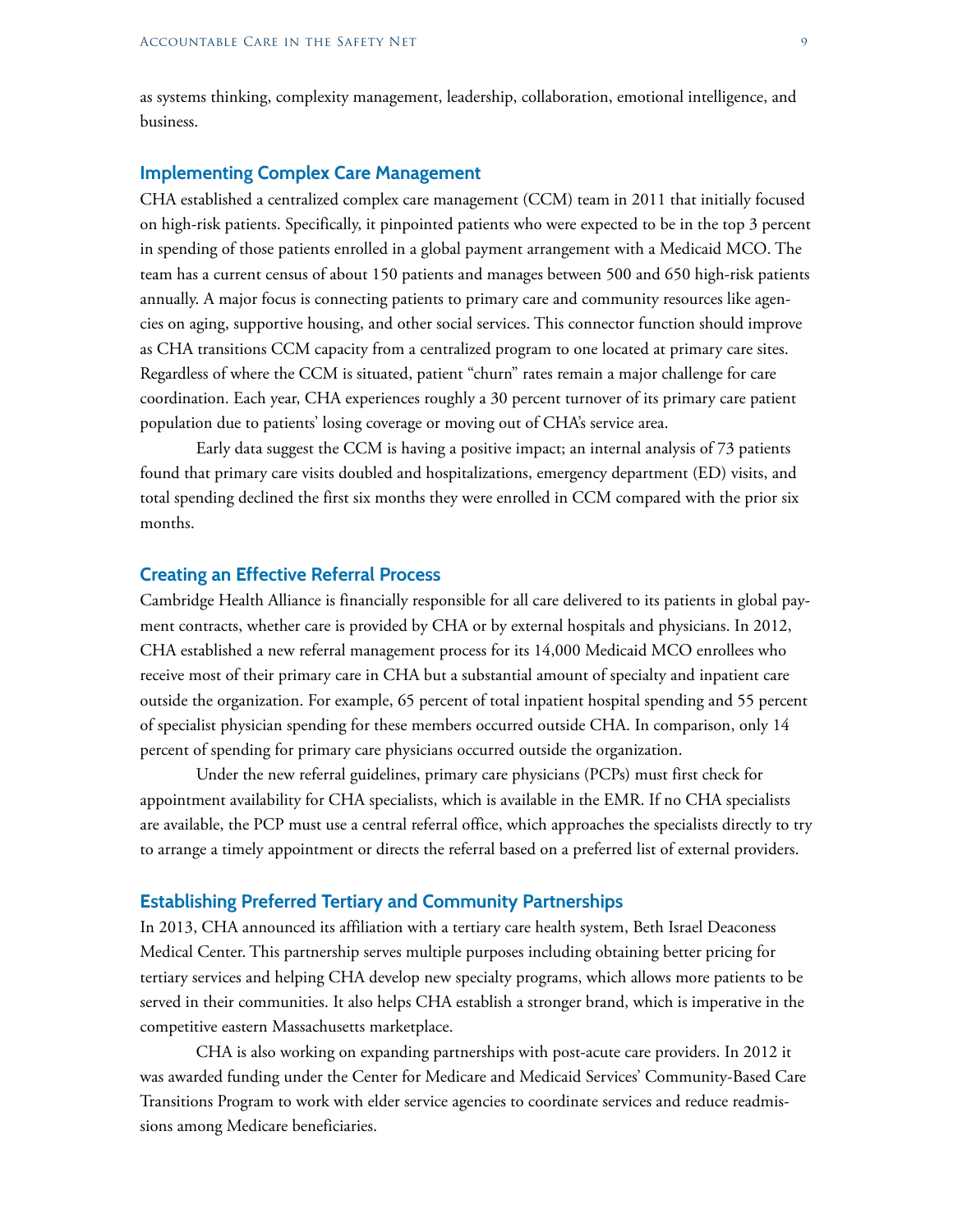#### **Improving Population Health**

CHA developed and implemented a tool that allows the organization to assess the health of the entire population of CHA's 99,000 primary care patients. The tool also allows for patient mapping so CHA can identify the major medical morbidities and compare them to the health indicators in the patients' communities.

Based on this analysis, CHA identified preventive strategies that could yield a return on investment. The first strategy was tobacco cessation; 16 percent of CHA patients are active smokers. CHA began treating tobacco status as a vital sign that is collected at every primary care visit just like blood pressure or weight. Clinics developed a referral mechanism to on-site tobacco-cessation programs. To complement these efforts, CHA is collaborating on tobacco cessation and smoke-free housing policies with the Cambridge Housing Authority where the majority of residents are CHA patients. This is the first of a range of population-based health strategies that CHA plans to introduce and monitor.

| Metrics/Indicators                  |                                                                                                      | <b>CHA NCQA III</b><br>Recognized | <b>CHA Non-</b><br>Recognized |
|-------------------------------------|------------------------------------------------------------------------------------------------------|-----------------------------------|-------------------------------|
| Cancer<br>Prevention                | Colorectal cancer screening                                                                          | 67%                               | 65%                           |
|                                     | Pap screening                                                                                        | 89%                               | 82%                           |
| <b>Diabetes</b><br>Management       | Blood pressure control                                                                               | 74%                               | 66%                           |
|                                     | 2 HgbA1C tests, past 12 months                                                                       | 88%                               | 87%                           |
|                                     | HgbA1C $\leq$ 9, past 12 months                                                                      | 84%                               | 78%                           |
|                                     | LDL <100, past 12 months                                                                             | 64%                               | 56%                           |
|                                     | Perfect care: 1 LDL exam; 1 eye exam; 2<br>HgbA1C tests; 1 micro-albumin test, all last<br>12 months | 63%                               | 59%                           |
| Depression<br>Management            | 50% reduction in PHQ-9 score                                                                         | 29%                               | 12%                           |
|                                     | New episodes, antidepressant started, with<br>3 or more contacts in first 16 weeks                   | 38%                               | 30%                           |
|                                     | Rate provider-canceled encounters                                                                    | 3%                                | 4%                            |
| <b>Access</b>                       | Days to next available appt. after discharge                                                         | 6 days                            | 9 days                        |
|                                     |                                                                                                      | <b>CHA NCQA III</b><br>Recognized | <b>MA Multipayer</b>          |
| <b>Patient</b><br><b>Experience</b> | Overall Experience with Primary Care Site                                                            | 94%                               | 88%                           |

#### **Exhibit 7. Cambridge Health Alliance NCQA Level III Recognized Sites vs. Non-Recognized Sites**

Source: Cambridge Health Alliance Patient Information Data. MA MultiPayer patient experience scores from patient experience surveys conducted by Massachusetts Health Quality Partners and MassHealth in the fall of 2011 and spring of 2012 of 17,000 multi-payer and 34,000 MassHealth patients respectively.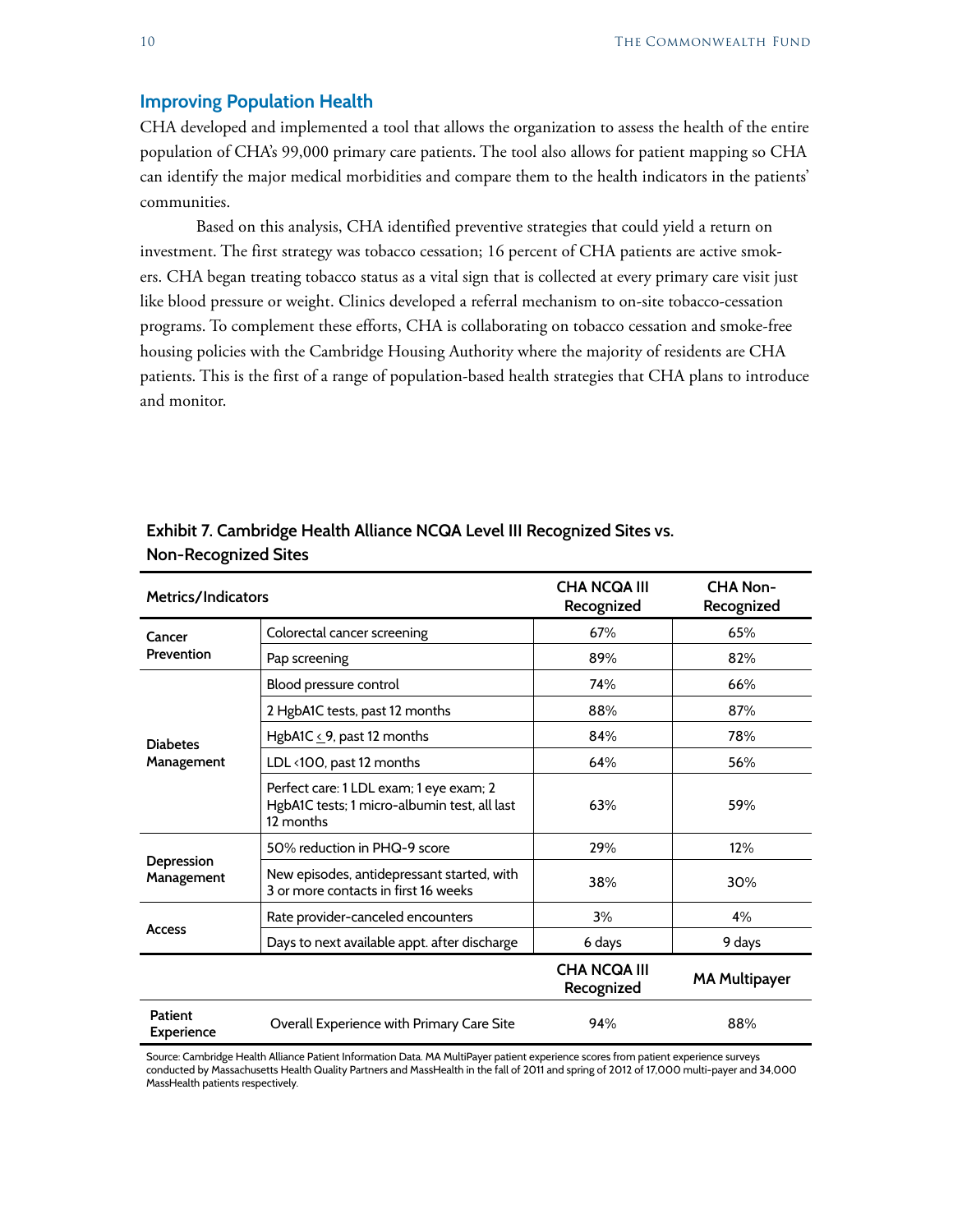#### **EARLY RESULTS: QUALITY, UTILIZATION, AND SPENDING**

#### **Quality**

Early Level III NCQA-recognized sites are outperforming CHA's non-recognized sites on most ambulatory quality metrics, such as cervical cancer screening and diabetes control. In addition, CHA's patient experience scores exceed norms when compared with the primary care practices participating in a statewide multipayer PCMH program (Exhibit 7).

#### **Utilization**

According to at least one Medicaid MCO, there are preliminary findings that show the rate of hospital inpatient admissions at CHA is declining at a greater rate compared with other providers in the MCO network (Exhibit 8). CHA dropped from 134 admissions per 1,000 patient population in the fiscal year 2011 to 127 admissions per 1,000 in fiscal year 2012 and to 113 in the first quarter of fiscal year 2013, compared with a slower rate of decline for the rest of network. While not statistically significant, these preliminary results are promising.

#### **Cost**

CHA conducted an analysis of per-member per-month (PMPM) payments from one Medicaid MCO, focusing on two subpopulations—Medicaid and Commonwealth Care (Massachusetts' expansion population following health reform in 2009). The analysis compared payments between CHA and other network providers for two years following the launch of CHA's global payment model. Results show that the plans' PMPM payments for Medicaid and Commonwealth Care have trended downward. However, given the other changes in the environment—changes in payment rates specific to CHA and changes in network providers participating in the MCO network—it is difficult to attribute these changes solely to CHA's efforts. For future cost trend analyses, we recommend using complete claims data to disentangle the impact of differences in rate changes and other exogenous factors among network providers.

#### **CHALLENGES**

Cambridge Health Alliance faces important challenges in completing its transformation successfully. Some derive from its role as a safety-net provider while others relate to the inherent challenges of managing organizational change.

#### **Financial Sustainability**

CHA faces an immediate challenge of reversing an annual operating loss of approximately \$28 million in 2012. Almost 80 percent of CHA's current revenue is from Medicare, Medicaid, and supplemental payments. Over the next decade, Medicare payments are set to rise at historically slow levels under the Affordable Care Act, and Massachusetts is similarly trying to restrain Medicaid spending growth. The strain on government budgets creates uncertainty about the level of supplemental payments that might be available beyond the end of the current Medicaid waiver in 2014.

Due to the immediate pressure for CHA to reduce operating expenses, continued investment in transformation will—at least in the near term—require additional public funding. CHA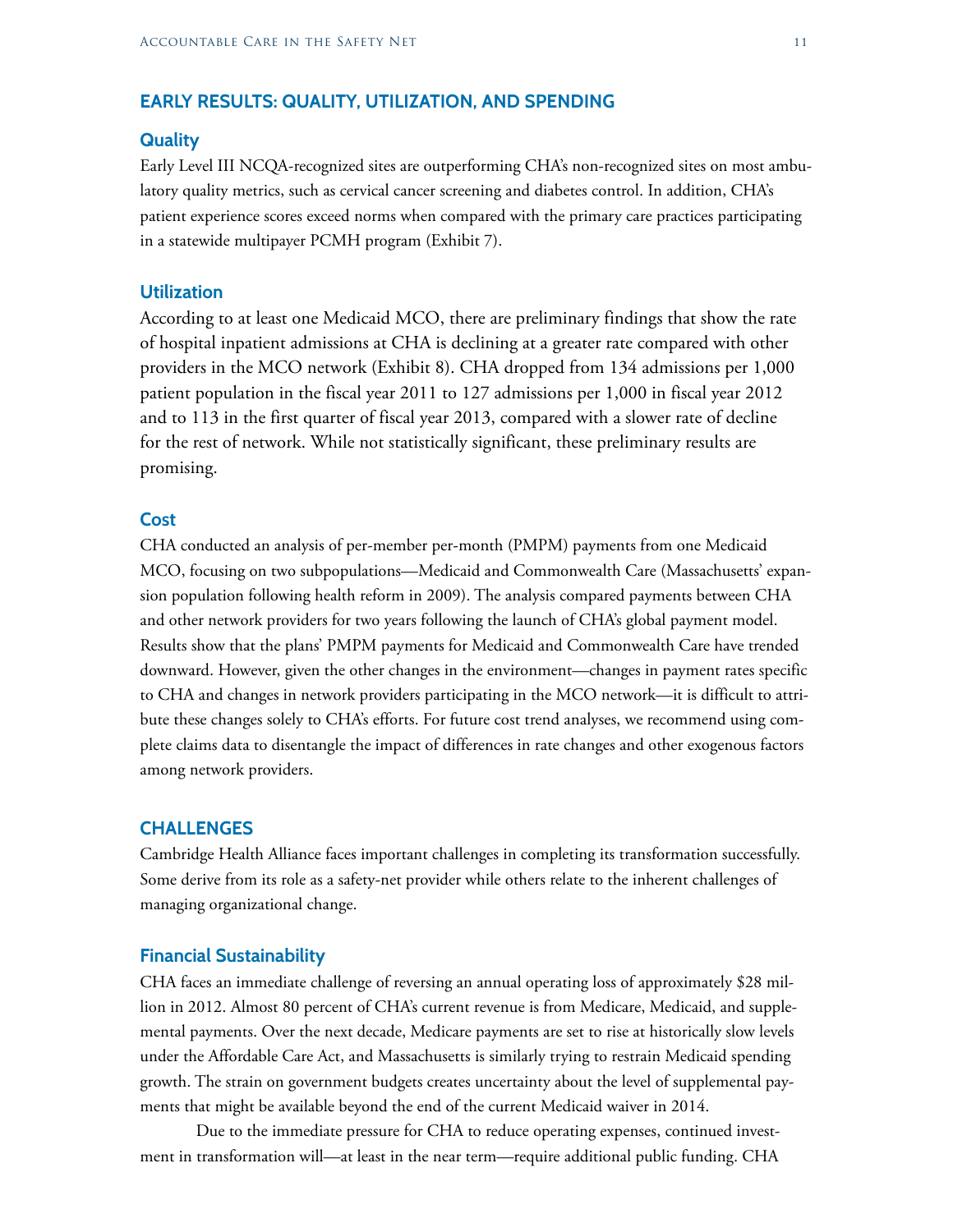now receives significant funding for its transformation efforts through the Medicaid Delivery System Transformation Initiatives (DSTI) waiver. Now, as CHA attempts to prioritize deficit reduction, resources and management attention may be drawn away from transformation activities.

#### **Defining the Role of the Hospital Within an ACO**

One of CHA's major strengths as an ACO is its network of primary care clinics; however, CHA's finances are dominated by its hospital operation. In 2011, the hospitals accounted for 85 percent (\$370 million) of CHA's net patient revenue while the physician organization generated about 15 percent of the total (\$70 million). Like many other safetynet providers, CHA's finances are closely intertwined

*"I think at every level right now within CHA there is this juxtaposition between feeling extremely excited about the groundbreaking work we're involved in and feeling overwhelmed and stressed."*

**—CHA senior leader**

with its hospital because Medicaid disproportionate share payment formulas are linked to hospital utilization. In addition, CHA's primary care clinics are classified as hospital outpatient departments for Medicaid payment purposes and receive significantly higher fees than they would as freestanding clinics. Therefore, despite severe financial challenges, CHA's affiliation to the hospital is critical to its current revenues.

CHA faces a fundamental dilemma that is common to aspiring ACOs. Should it become an integrated primary care network focused on population health with an aligned hospital, or will it remain a hospital system that includes a primary care network? These approaches require fundamentally different strategies and resource allocation decisions. The former requires viewing the hospital as a cost center while the latter emphasizes generating sufficient volume to maintain the economic viability of the inpatient platform. Leadership is currently grappling with this strategic dilemma.

#### **Exhibit 8. Hospital Admissions at Cambridge Health Alliance Down Compared with Other Providers in One Medicaid Managed Care Organization**



Risk-adjusted admits/1,000 members

Source: CHA Financials.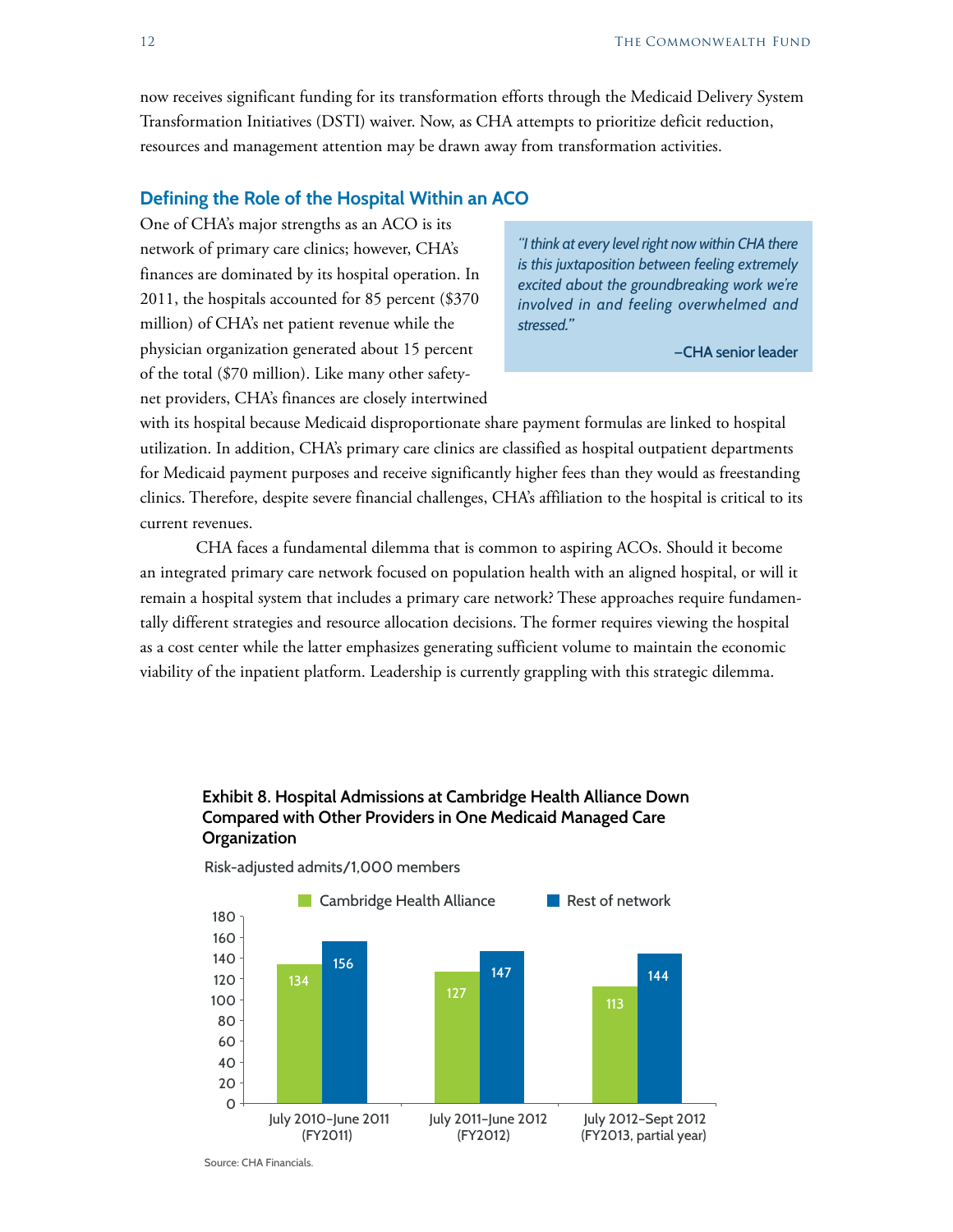### **Building a Culture of Action and Accountability**

CHA's culture has historically emphasized consensus, with a broad range of staff and leadership involved in making decisions.

Many of the people interviewed, however, noted that CHA's culture of consensus and innova-

*"Right now, we have a system where everybody contributes their ideas and no one has really clear authority to decide. So it's much easier to get something vetoed than to get it approved."*

**—CHA physician–leader** 

tion results in slow decision-making, conflicting priorities, and a lack of clarity about who is ultimately responsible for implementing change or achieving specific goals. One indication of this is the wide range of performance metrics used across the organization. While CHA has the advantage of a robust information system, many respondents expressed a feeling of data overload. Different primary care sites often focus on different metrics depending on current quality improvement initiatives. CHA has developed an ACO–PCMH balanced scorecard to help guide the transition but its leadership uses a different organizational balanced scorecard to track progress with the board.

Cambridge Health Alliancecalls itself a "matrixed" organization—meaning that reporting relationships are both vertical and horizontal to facilitate project teams—but this structure can lead to unclear lines of authority. Three-person teams made up of a medical director, nurse leader, and practice manager lead each primary care clinic. At the time of this case study, a leadership team of the same structure was responsible for systemwide primary care oversight. The members of these teams report up through three departments: medicine, nursing, and operations. Some site leaders have noted conflicting priorities from different parts of the organization—for example, whether they should focus on generating volume or on redesigning the care model. As such, CHA has recently restructured its oversight for primary care with a single senior vice president to ensure accountability and decision-making.

#### **High Levels of Substance Abuse, Mental Health Problems, and Social Determinants of Illness**

CHA's patient population faces a myriad of social ills including poverty, housing instability, and transportation issues that fall largely outside the health care sector's purview. They also have multiple language and literacy needs. As a prominent provider of psychiatric and addiction services, CHA sees a disproportionate share of patients with substance abuse and mental health issues. Caring for these patients presents an ongoing long-term expensive challenge unique to the safety net. The nature of these issues makes it difficult to achieve savings in the near term.

#### **Managing the Conflicting Demands of Multiple Initiatives**

Given its resource limitations, CHA often looks outside the organization for funding to support its transformation initiatives. It has aggressively pursued grants, collaboratives, and government programs including state and private PCMH initiatives, Medicare ACO and care transition programs, and the state's DSTI waiver. Applying for these programs and staying on top of the reporting requirements requires a huge investment in staff resources, which can lead to burnout. This is not unique to CHA as many primary care practitioners feel overwhelmed in dealing with the current challenges of the profession, but the level of stress is heightened by CHA's resource limitations, the challenges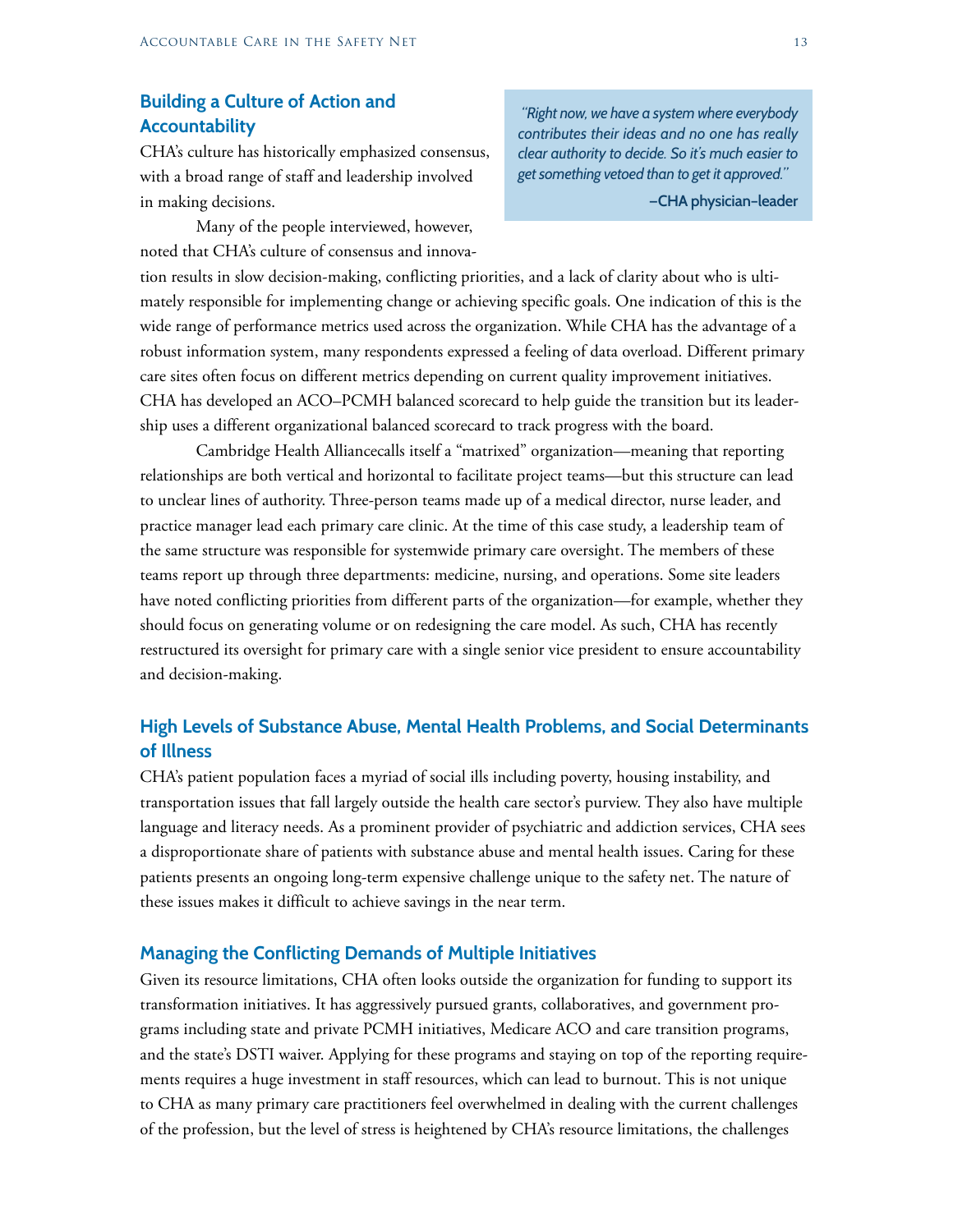facing its patient population, and the imperative to change quickly. Physicians and clinic staff are encouraged by the changes and understand that the goal of transformation is not only to improve patient care but also their work environment.

#### **CONCLUSIONS**

Based on CHA's experience, we have identified several lessons for safety-net providers that are contemplating both accountable care organization and patient-centered medical home transformation.

- *Beware of project overload*. The vast array of external requirements for safety-net providers offers both opportunities and distractions. Opportunities to get extra funding for transformation inevitably come with an array of reporting and other requirements. Safety-net providers—and, in fact, all providers—and their partners need to consider mechanisms to limit commitments that deplete resources and draw focus away from core transformation efforts.
- *Emphasize workforce development.* Few safety-net organizations have the resources necessary to build infrastructure and hire new staff while continuing to support their core mission. These limitations increase the importance of workforce transformation to elevate existing staff into more productive roles as part of high-functioning care teams.
- *Recruit government partners.* The state and federal governments are essential partners if safety-net providers are to engage in a large-scale transformation process. Programs like the Massachusetts DSTI are needed so that safety-net providers can evolve their delivery models to succeed in the new era of accountable care. However, planning for sustainability is essential for future survival.
- *Partner with health plans.* Delivery systems pursuing transformation can benefit from health plan partners that work with them to provide data, conduct performance analysis, and support new systems that can subsequently be spread across the organization. CHA used its first major global payment contract as a platform for developing its complex care and referral management systems—both are critical to the broader ACO initiative.
- *· A hospital may be critical for survival.* For safety-net ACOs, having a hospital may be critical for economic viability since Medicaid disproportionate share payment formulas are linked to hospital utilization. This reality may alter the way that safety-net providers develop their integrated systems.
- *Different approaches are needed for safety-net populations.* While the general principles and strategies of the PCMH model are useful in transforming care, these models must be adapted to accommodate the characteristics of safety-net populations in the following ways: empowering frontline staff from the community—particularly medical assistants—to take on expanded roles within the care team assisting physicians, rather than relying on more expensive staff for these functions; establishing complex care management teams that include social workers and community resource specialists who can address social determinants of poor health; and establishing universal screening for depression and protocol-based mechanisms to follow up with patients who have been diagnosed.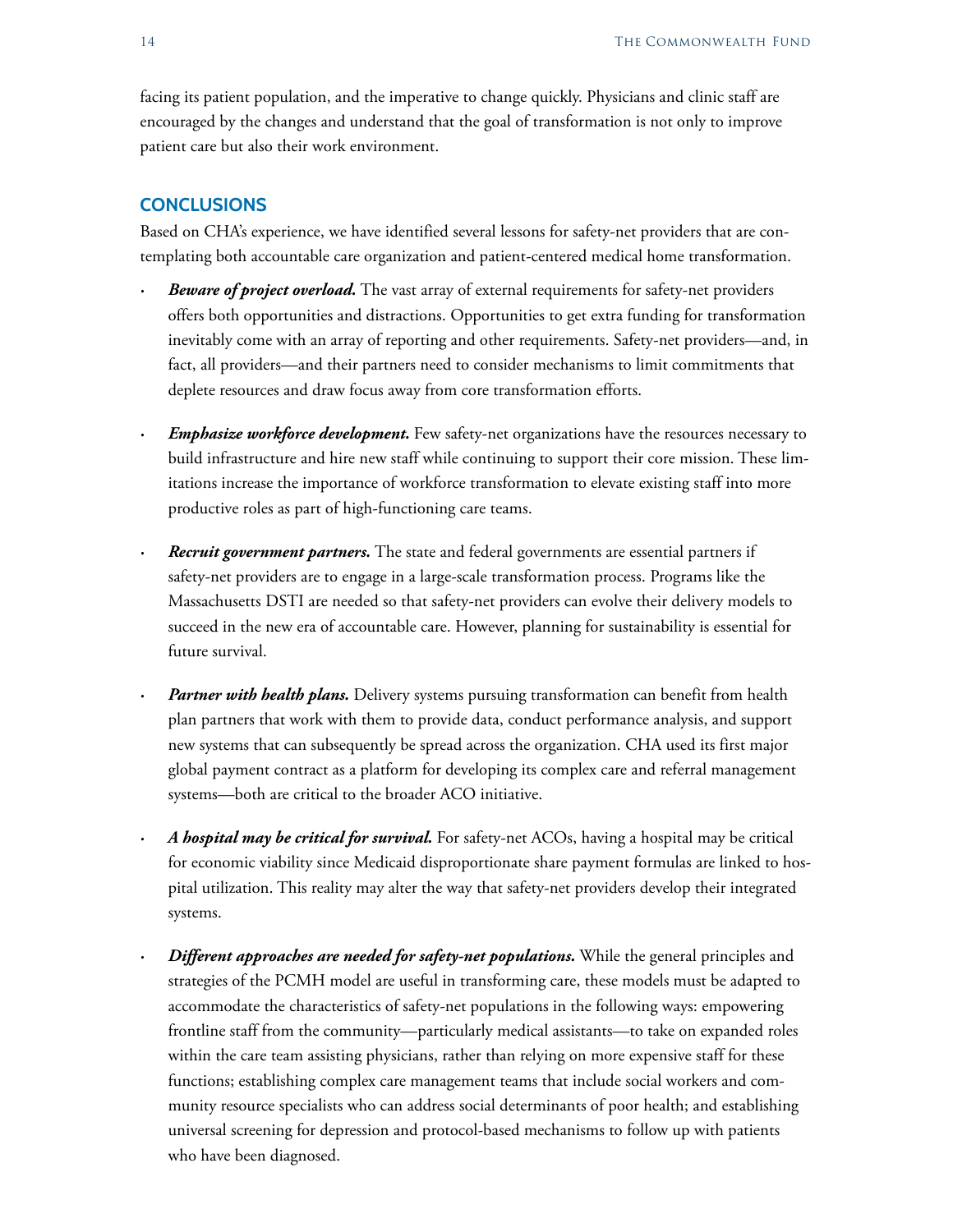#### **NOTES**

- <sup>1</sup> C. Luband, *ACOs and Medicaid: Challenges and Opportunities* (Boston: Ropes & Gray LLP, 2011).
- <sup>2</sup> A. G. Raymond, *[Lessons Learned from the Implementation of Massachusetts Health Reform](http://bluecrossmafoundation.org/sites/default/files/Lessons%20from%20the%20Implementation%20of%20MA%20Health%20Reform.pdf)* (Boston: Blue Cross Blue Shield Foundation of Massachusetts, 2011).
- <sup>3</sup> K. Leighton, E. Jones, P. Shin et al., "Safety-Net Providers after Health Care Reform: Lessons from [Massachusetts,](http://archinte.jamanetwork.com/article.aspx?articleid=1105879)" *Archives of Internal Medicine*, Aug. 2011 171(15):1379–84.
- <sup>4</sup> R. Mechanic, P. Santos, B. E. Landon et al., "Medical Group Responses to Global Payment: Early [Lessons from the 'Alternative Quality Contract' in Massachusetts,](http://content.healthaffairs.org/content/30/9/1734.abstract)" *Health Affairs*, Sept. 2011 30(9): 1734–42.
- <sup>5</sup> A. Gosline and E. Rodman, *[Summary of Chapter 224 of the Acts of 2012](http://bluecrossmafoundation.org/sites/default/files/download/publication/Chapter%20224%20summary_1.pdf)* (Boston: Blue Cross Blue Shield Foundation of Massachusetts, 2012).
- <sup>6</sup> Ibid.
- <sup>7</sup> J. Bigby, December 20 [1115 Waiver Approval,](http://www.mass.gov/eohhs/docs/eohhs/cms-waiver/waiver-approval-docs-as-signed-12-20-11.txt) 2011.
- <sup>8</sup> D. M. Berwick, T. W. Nolan, and J. Whittington, "[The Triple Aim: Care, Health, and Cost,](http://content.healthaffairs.org/content/27/3/759.long)" *Health Affairs*, May 2008 27(3):759–69.
- <sup>9</sup> Cambridge Health Alliance, *Annual Financial Statement*, June 30, 2012.
- <sup>10</sup> A. Boros, *Health Care Provider Price Variation in the Massachusetts Commercial Market* (Boston: Center for Healthcare Information and Analysis, Feb. 2013).
- <sup>11</sup> J. Unutzer, W. Katon, C. M. Callahan et al., "Collaborative Care Management of Late-Life [Depression in the Primary Care Setting: A Randomized Controlled Trial,](http://jama.jamanetwork.com/article.aspx?articleid=195599)" *JAMA,* Dec. 2002 288(22):2836–45.
- <sup>12</sup> Cambridge Health Alliance, *PCMH Workforce Survey*, (Cambridge, Mass.: CHA, 2013).

#### About This Study

This case study used a mixed-methods approach that included: qualitative interviews; internal document review; assessment of the external market context; and analysis of per-capita spending for CHA enrollees in risk contracts before and after global payment. Thirty semi-structured interviews and five group interviews were conducted with leaders and staff throughout the organization to examine specific CHA initiatives implemented at local practice sites. Transcripts were reviewed for thematic content related to the major research questions.

Researchers had access to corporate scorecards, program applications, financial reports, and ambulatory quality metrics from the prior five years. An interrupted time series of per capita spending before and after global payment was conducted for CHA patients enrolled in a Medicaid managed care plan and compared to spending trends in the rest of the insurer's network.

An advisory group of CHA leaders provided ongoing feedback and validation of results.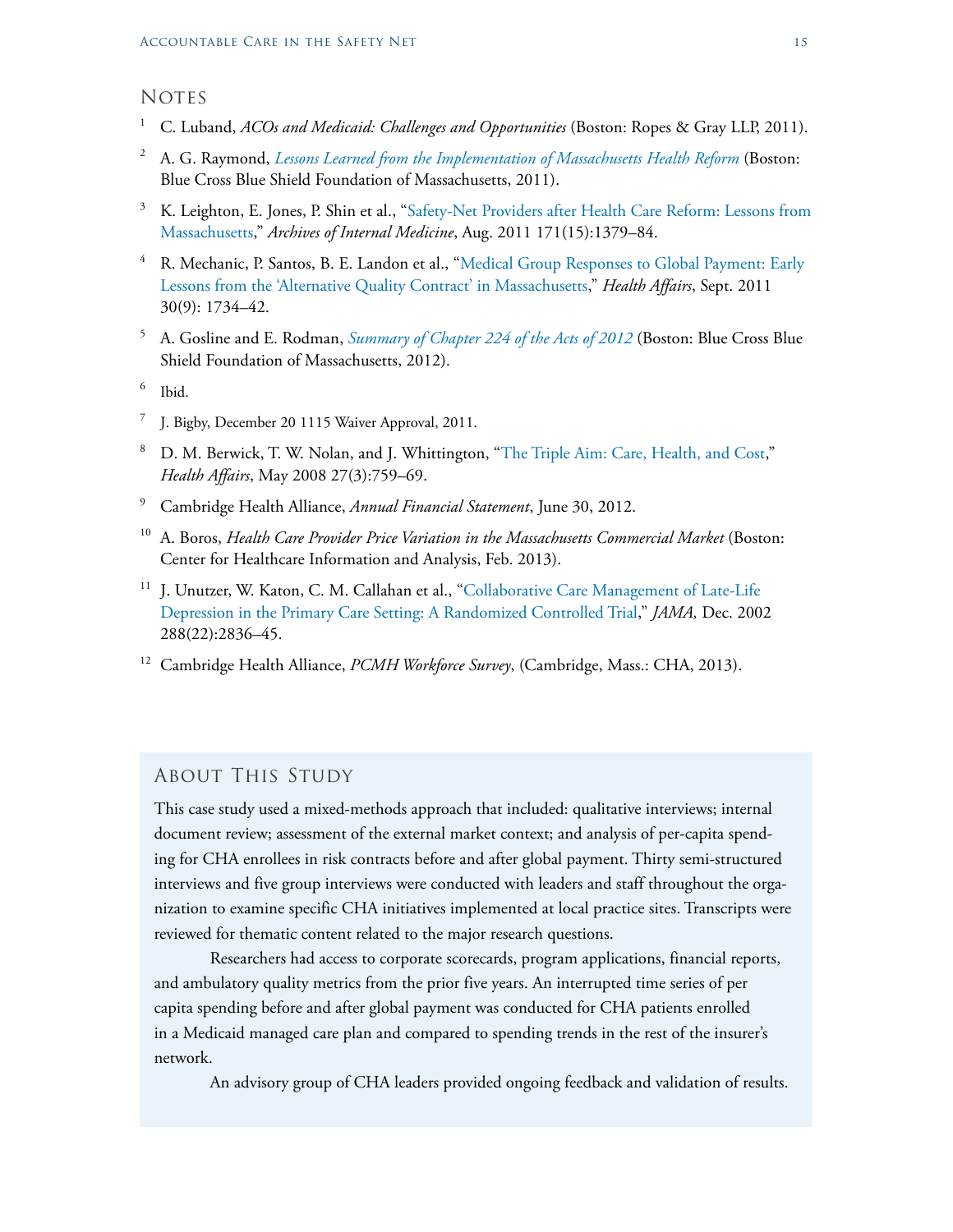#### About the Authors

**Karen Hacker, M.D., M.P.H.,** is the director of the Allegheny County Health Department in Pittsburgh, Pa. Dr. Hacker was formerly the executive director of the Institute for Community Health and senior medical director for public and community health at the Cambridge Health Alliance. Her research has focused on community and public health and, more recently, primary care delivery. She has authored reports and peer-reviewed articles on a range of health-related topics and recently published a book on community-based participatory research. She received her medical degree from Northwestern University and her master's in public health from Boston University.

**Robert E. Mechanic, M.B.A.,** is senior fellow at the Heller School of Social Policy and Management at Brandeis University, where his research focuses on health care reform, payment systems, and the adaptation of organizations to new financial incentives. He previously was senior vice president with the Massachusetts Hospital Association and vice president with the Lewin Group. Mr. Mechanic's work has been published in the *New England Journal of Medicine*, *JAMA*, *Health Affairs*, and *Business and Health*. He earned an M.B.A. in finance from The Wharton School at the University of Pennsylvania.

**Palmira Santos, Ph.D.,** is a senior policy and research analyst at Brandeis University. Dr. Santos is the primary or coinvestigator on a variety of evaluations focusing on delivery reform, quality, and patient safety initiatives. She has worked extensively as a lead evaluator testing outcome measurement, access and utilization of primary care, pilot medical home models, safety and quality improvement, and national chronic disease prevention and management programs. She completed her doctorate at Brandeis University.

#### Acknowledgments

The authors are grateful for the advice and counsel of the Cambridge Health Alliance Advisory group: Soma Stout, M.D., vice president for patient-centered medical home development; David Bor, M.D., chief of medicine; Douglas Thompson, chief administrative officer for the accountable care organization; Allison Bayer, chief operating officer; and Gerald Steinberg, M.D., chief medical officer. In addition, Mr. Gordon Boudrow, chief financial officer, provided assistance with financial information. We would also like to thank all staff members who participated in qualitative interviews. The authors also thank Adriana Bearse, M.S., and Kathleen Xu, M.P.H., of the Institute for Community Health, as well as Umbereen Nehal, M.D., for their work on the case study.

#### Funding Support

Support for this research was provided by The Commonwealth Fund. The views presented here are those of the authors and not necessarily those of The Commonwealth Fund or its directors, officers, or staff.